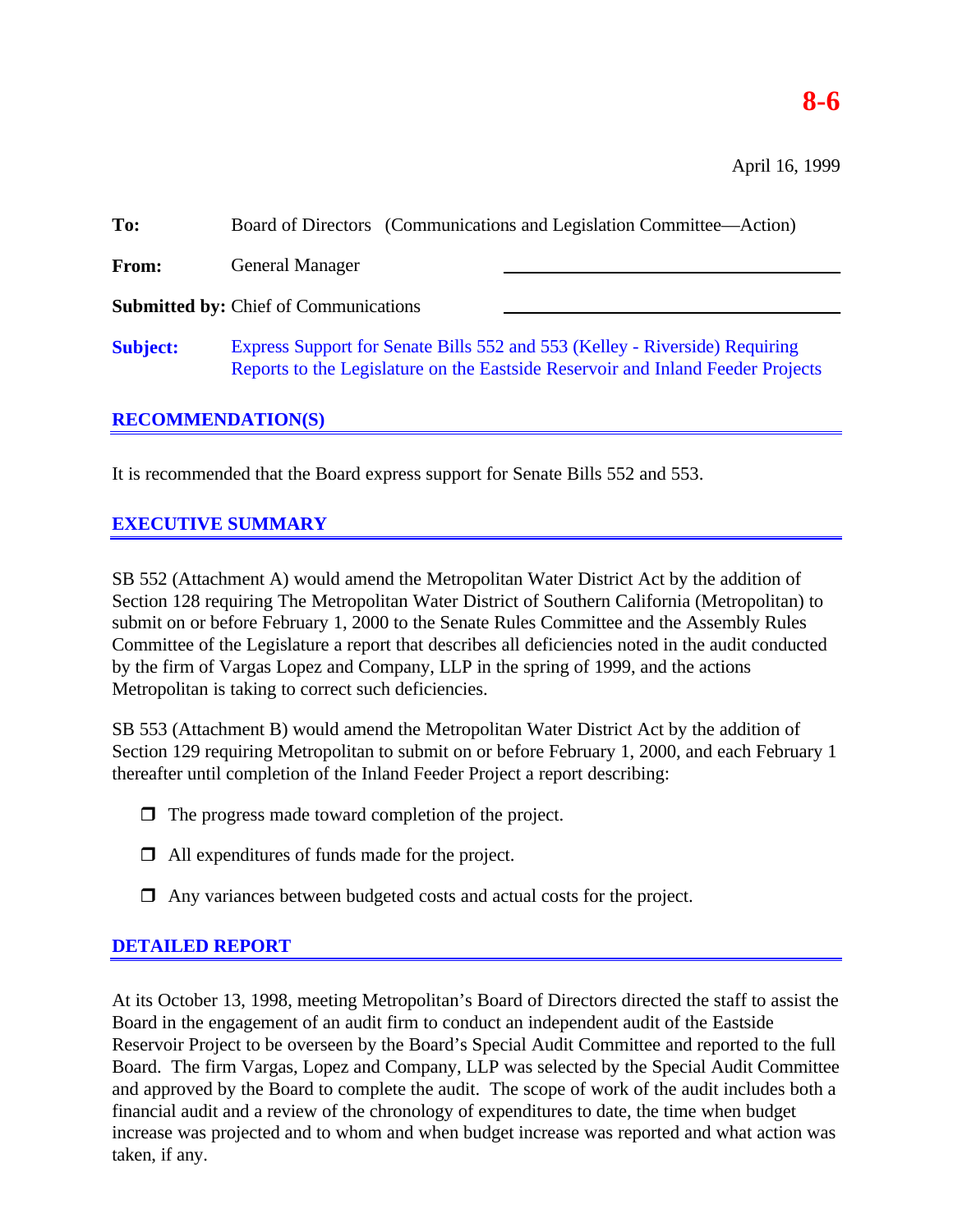Senators Hayden and Kelley have, in oral and written communications to the Board, requested the Board to respond to a number of questions relating to the budget increase pertaining to the Eastside Reservoir Project and the management response to such overruns.

A draft audit report was completed and presented to the Special Audit Committee at its April 20, 1999 meeting. The report was also discussed at the Executive Committee meeting on April 26, 1999 and is scheduled for presentation to the full Board at the May 1999 meeting. The final audit report will be a public document and will be provided to the Legislature in response to the requests received. In addition, Senator Kelley has requested that members of the Board attend a hearing of the Senate Select Committee on April 28, 1999 to respond to questions regarding the Eastside Reservoir Project.

SB 552 would require Metropolitan to submit to the Legislature, prior to February 1, 2000, a report detailing the deficiencies noted in the Vargas, Lopez and Company audit report and the actions Metropolitan is taking to respond to such deficiencies. Metropolitan has already committed to provide the audit report to the Legislature and Metropolitan will respond to the Legislature's questions through the committee process.

SB 552, in its present form, does not require Metropolitan to take any substantive actions beyond those already contemplated, although it may require some duplicate reporting.

At its October 13, 1998, meeting the Board also directed staff to provide to the Board monthly status reports covering the Eastside Reservoir Project and the \$1.2 billion Inland Feeder project on a cost versus budget basis. The Board has requested that these reports also report monthly project progress. These reports have been prepared on a monthly basis since that date and such reports are public documents.

SB 553, as currently drafted, requires Metropolitan to submit to the Legislature on or before February 1, 2000, and each February 1 thereafter until completion of the Inland Feeder Project, a status report on the progress of the Project, expenditures and variances between budgeted and actual costs.

The monthly reports now being produced at the request of the Board will provide the information required by the proposed legislation. The bill will impose the additional burden on Metropolitan to forward a composite annual report to the legislature each February. As with SB 552, SB 553 does not require Metropolitan to take any substantive actions beyond those already mandated by the Board.

MS #13922

**Attachment 8-6A**

**Attachment 8-6B**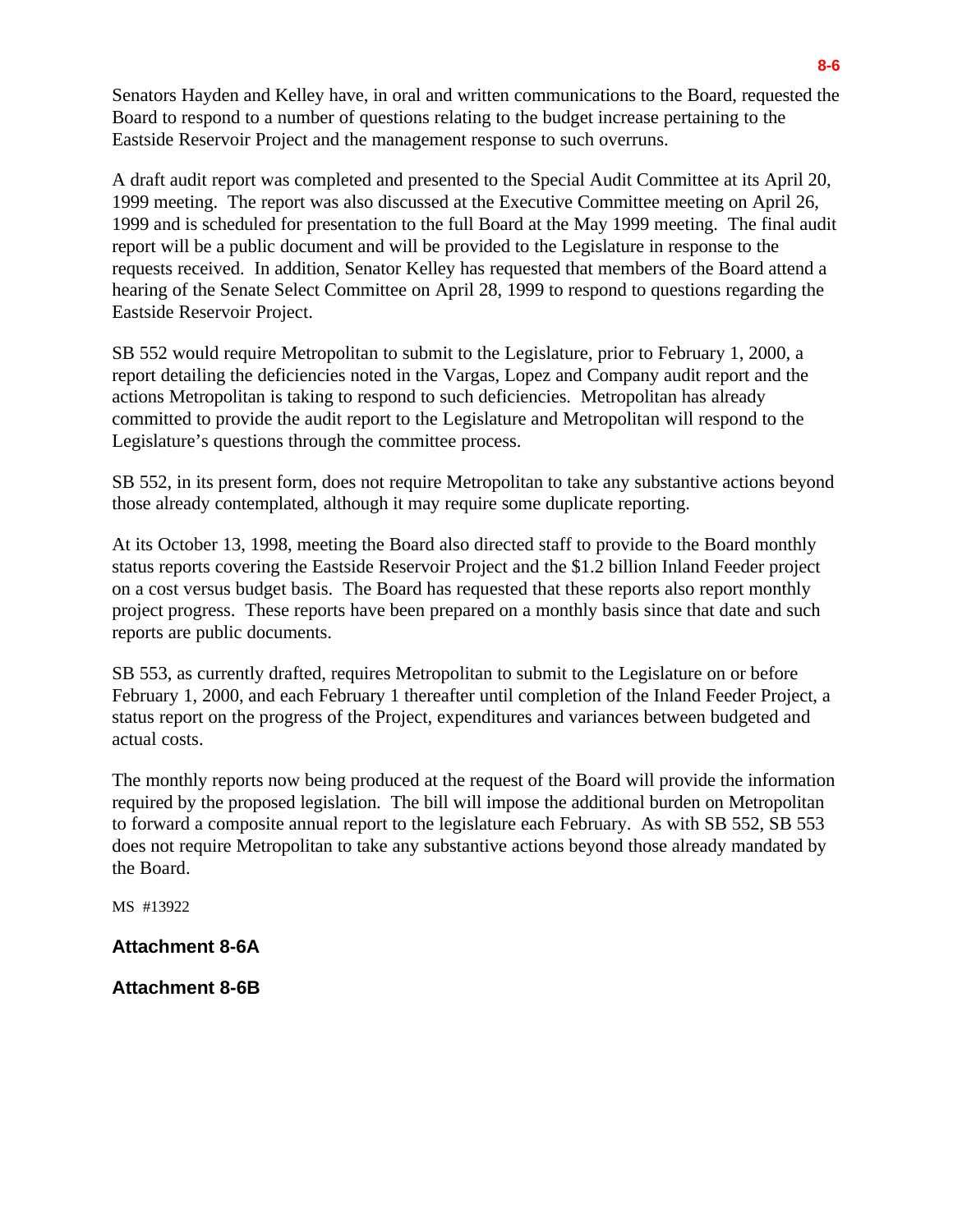## **Attachment 8-6A**

**The following 3 pages are attachments to Board Letter Item 8-6**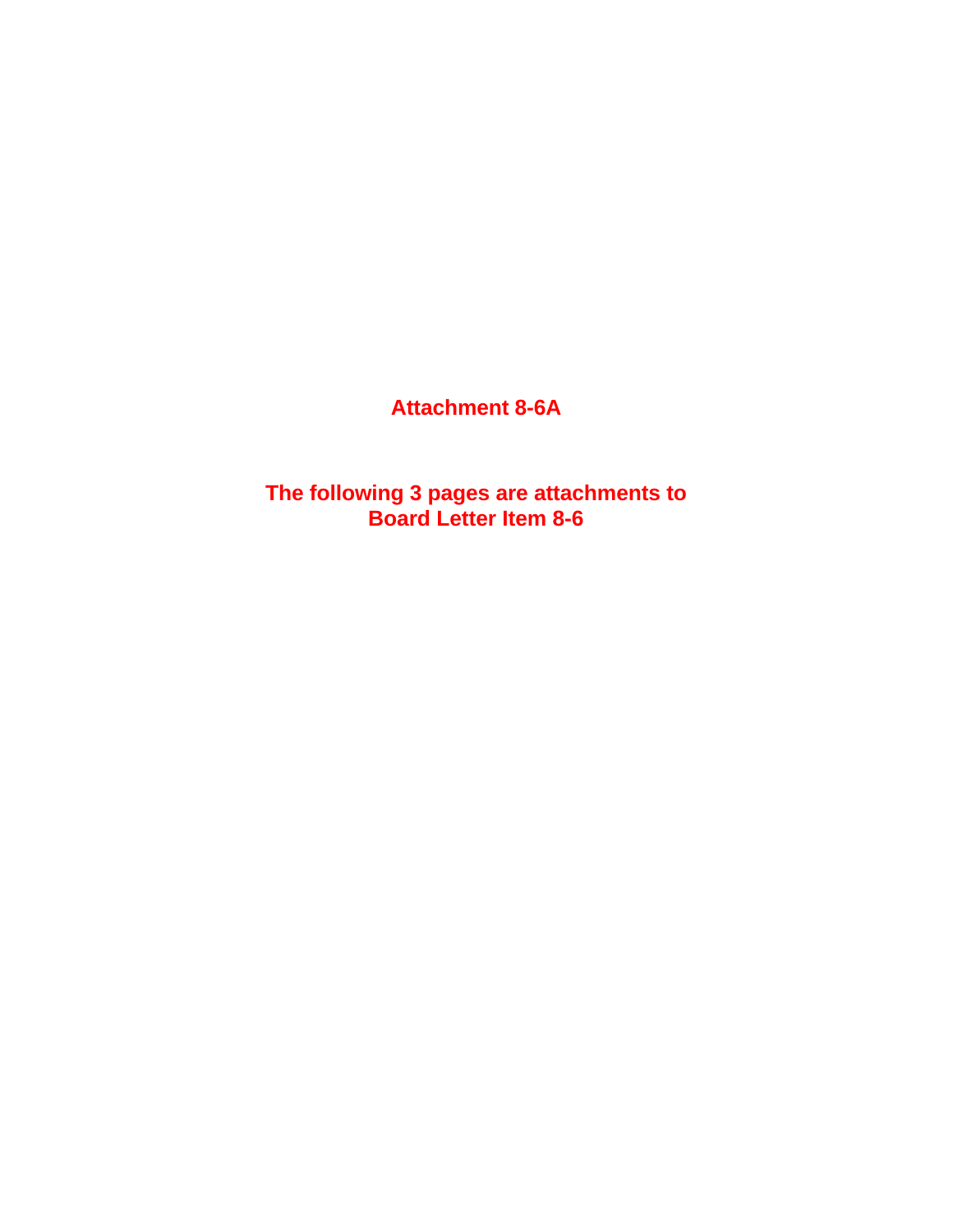### **Introduced by Senator Kelley**

February 19, 1999

An act to amend Section 50 *add and repeal Section 128* of the Metropolitan Water District Act (Chapter 209 of the Statutes of 1969), relating to metropolitan water districts.

#### LEGISLATIVE COUNSEL'S DIGEST

SB 552, as amended, Kelley. <del>Metropolitan water districts</del> *Metropolitan Water District of Southern California*.

Existing law provides for the creation of metropolitan water districts and requires a metropolitan water district to exercise its powers by and through a board of directors.

This bill would *require the Metropolitan Water District of Southern California, on or before February 1, 2000, to submit to the Senate Rules Committee and the Assembly Rules Committee of the Legislature a report that describes all deficiencies noted in an audit conducted by the firm of Vargas Lopez and Company in the spring of 1999, and the actions the water district has taken, and is taking, to correct all of those deficiencies. The bill also would specify that the cost of the report shall not exceed \$50,000. Because these provisions would impose additional responsibilities upon the district, the bill would impose a state-mandated local program.*

*The California Constitution requires the state to reimburse local agencies and school districts for certain costs mandated by the state. Statutory provisions establish procedures for making that reimbursement, including the creation of a State*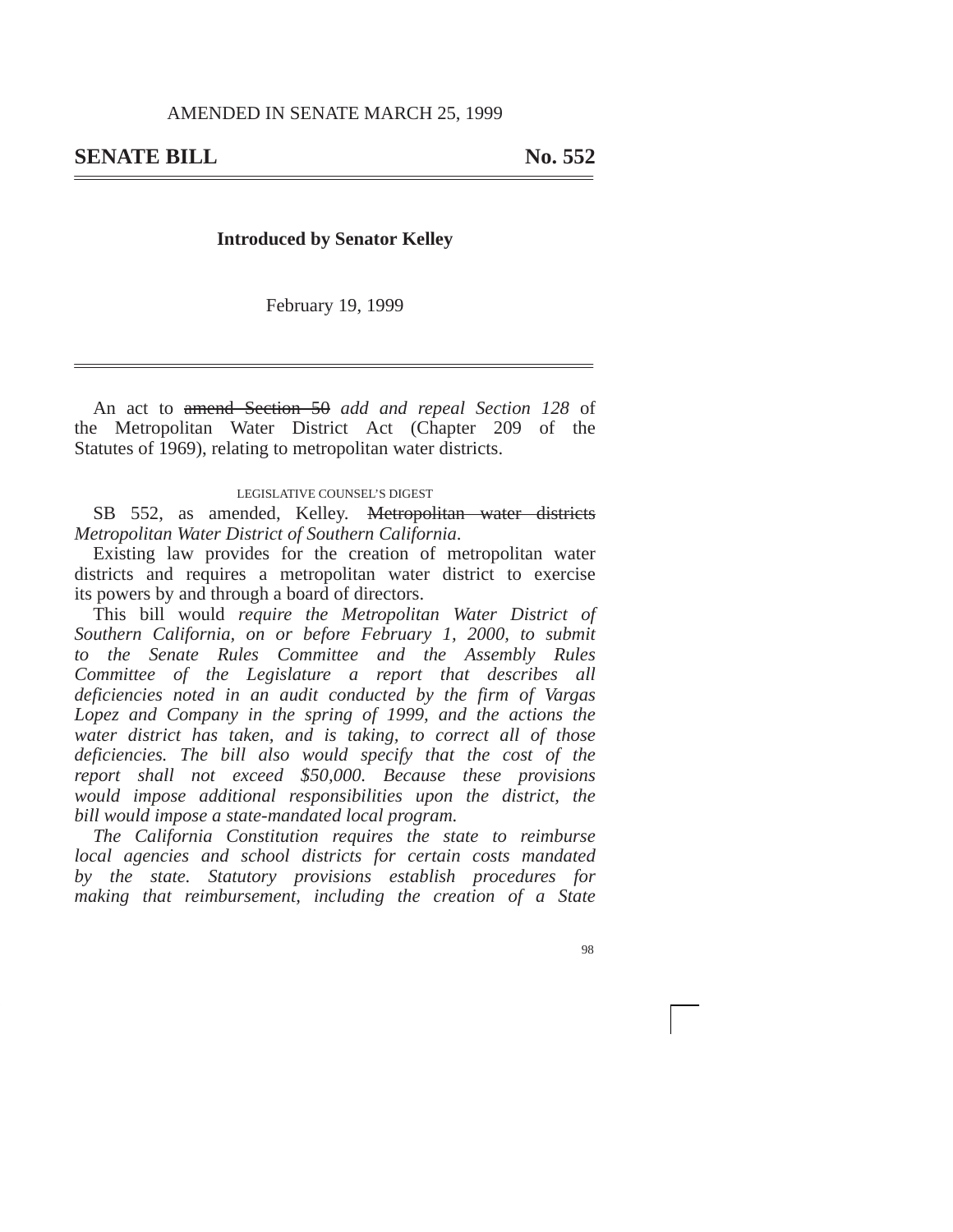*Mandates Claims Fund to pay the costs of mandates that do not exceed \$1,000,000 statewide and other procedures for claims whose statewide costs exceed \$1,000,000.*

*This bill would provide that, if the Commission on State Mandates determines that the bill contains costs mandated by the state, reimbursement for those costs shall be made pursuant to these statutory provisions.* make technical, nonsubstantive changes in that provision.

Vote: majority. Appropriation: no. Fiscal committee: no *yes*. State-mandated local program: no *yes*.

*The people of the State of California do enact as follows:*

1 SECTION 1. Section 50 of the Metropolitan Water

2 District Act (Chapter 209 of the Statutes of 1969) is 3 amended to read:

4 Sec. 50. All powers, privileges and duties vested in, or

5 imposed upon, any district shall be exercised and 6 performed by and through a board of directors.

7 8 9 *SECTION 1. Section 128 is added to the Metropolitan Water District Act (Chapter 209 of the Statutes of 1969), to read:*

10 *Government Code, on or before February 1, 2000, the Metropolitan Water District of Southern California shall submit to the Senate Rules Committee and the Assembly Rules Committee of the Legislature a report that describes all deficiencies noted in the audit conducted by the firm of Vargas Lopez and Company in the spring of 1999, and the actions the water district has taken, or is taking, to correct all of those deficiencies. Sec. 128. (a) Notwithstanding Section 7550.5 of the*

19 20 *shall not exceed fifty thousand dollars (\$50,000). (b) The cost of the report required by subdivision (a)*

21 22 *January 1, 2001, and as of that date is repealed, unless a* 23 *later enacted statute, that is enacted before January 2001,* 24 *deletes or extends that date. (c) This section shall remain in effect only until*

25 26 *Government Code, if the Commission on State Mandates* 27 *determines that this act contains costs mandated by theSEC. 2. Notwithstanding Section 17610 of the*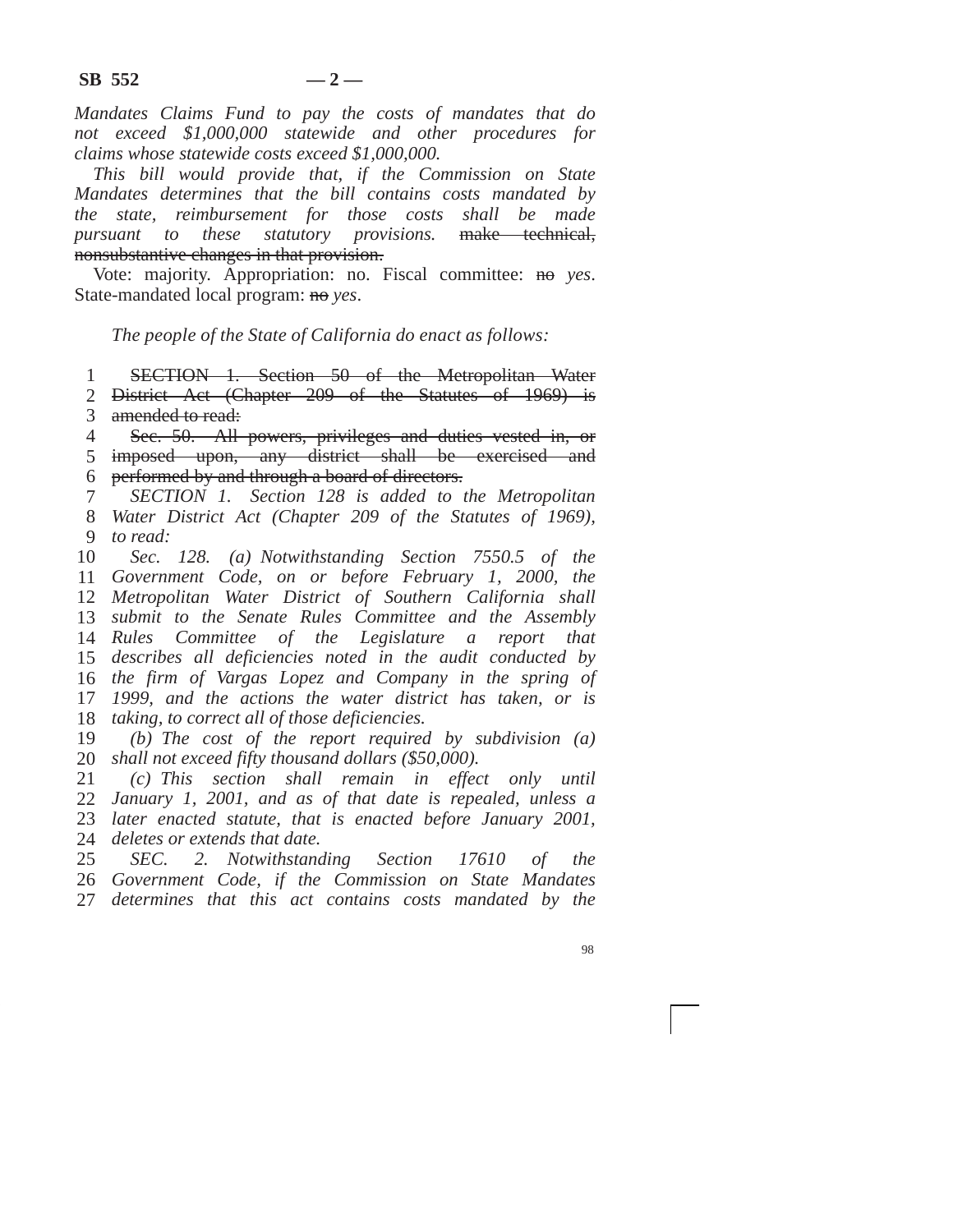*state, reimbursement to local agencies and school districts for those costs shall be made pursuant to Part 7 (commencing with Section 17500) of Division 4 of Title 2 of the Government Code. If the statewide cost of the claim for reimbursement does not exceed one million dollars (\$1,000,000), reimbursement shall be made from the State Mandates Claims Fund.*

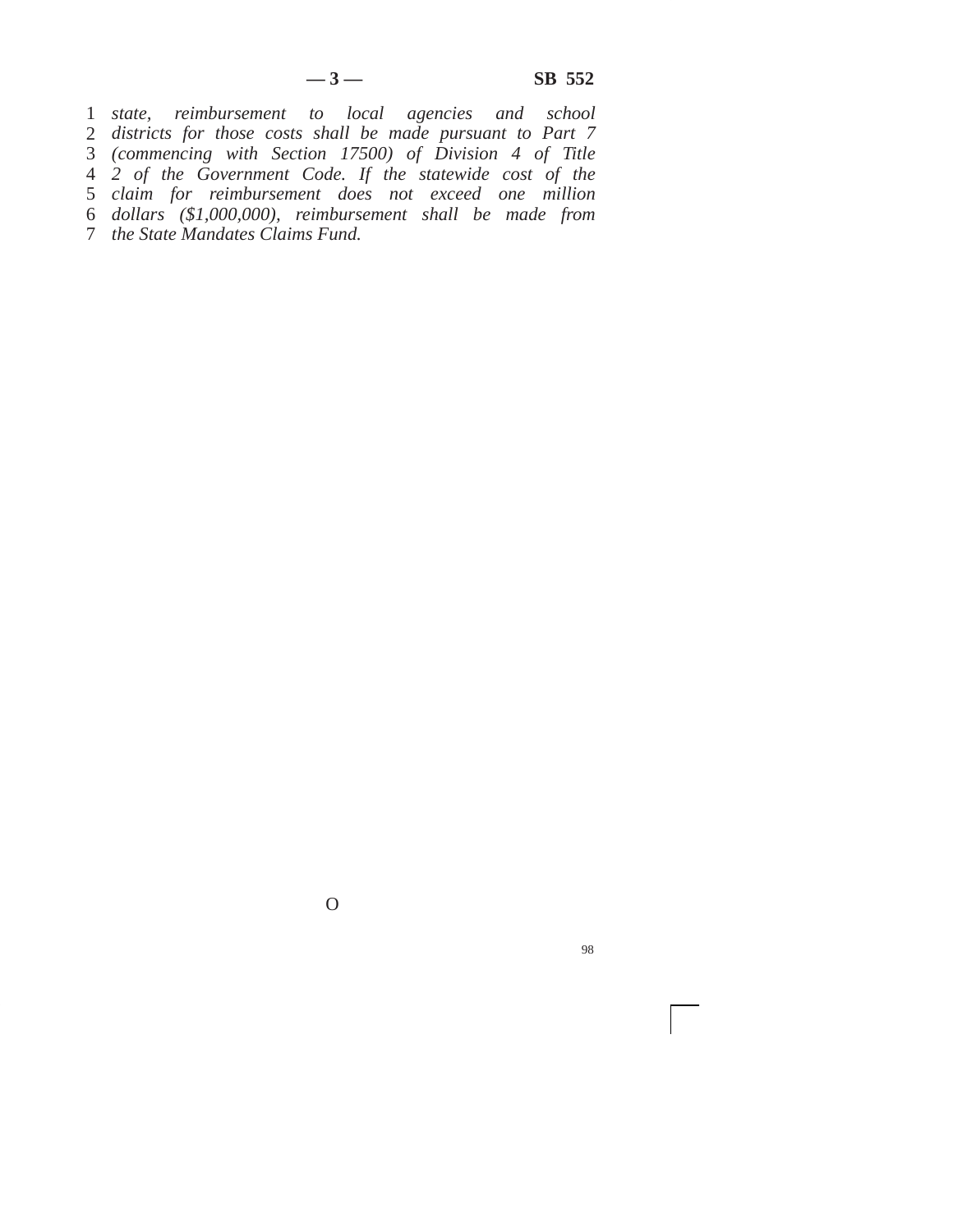**Attachment 8-6B**

**The following 3 pages are attachments to**

**Board Letter Item 8-6**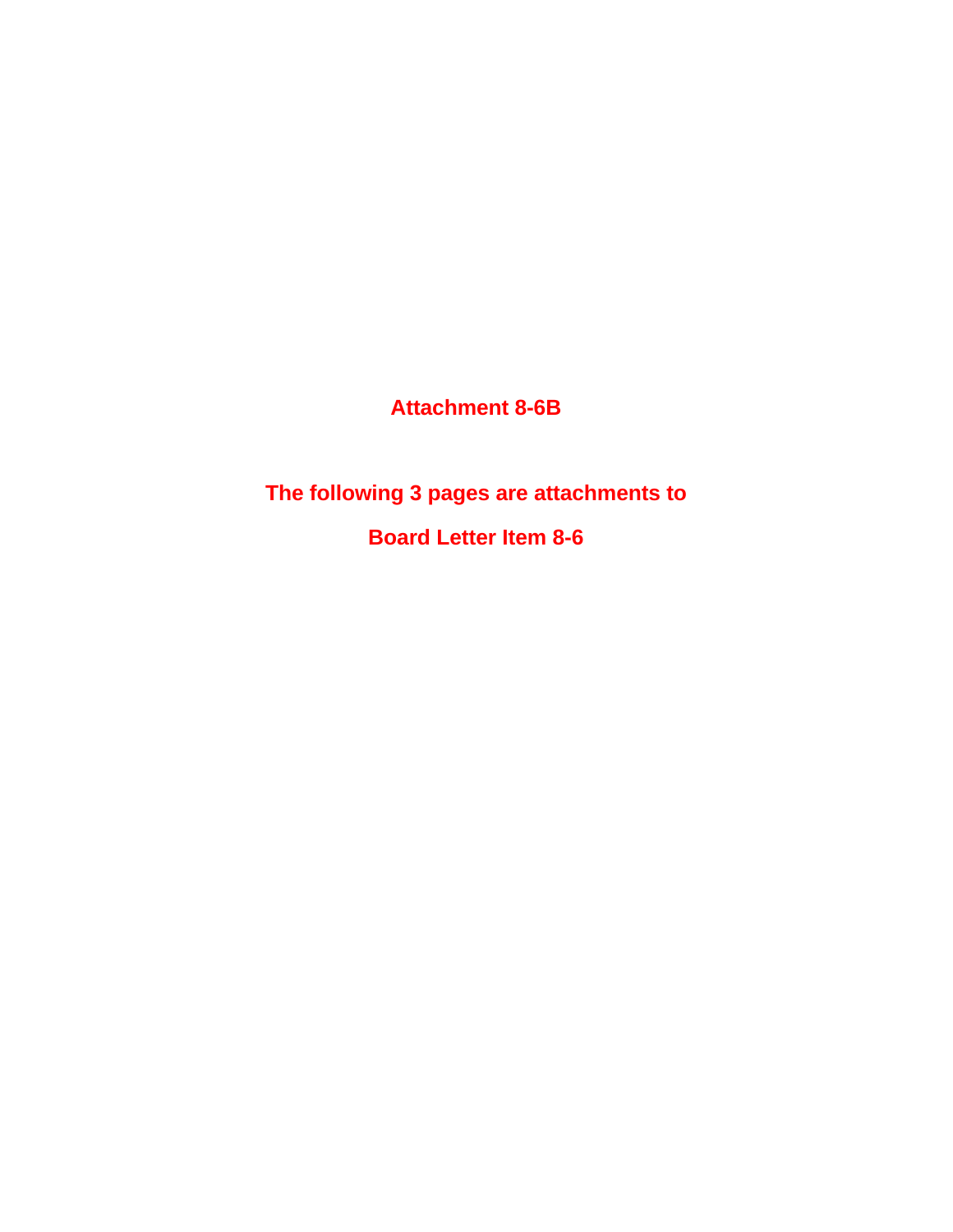### **Introduced by Senator Kelley**

February 19, 1999

An act to amend Section 58 of *add Section 129 to* the Metropolitan Water District Act (Chapter 209 of the Statutes of 1969), relating to metropolitan water districts.

### LEGISLATIVE COUNSEL'S DIGEST

SB 553, as amended, Kelley. Metropolitan water districts *Water District of Southern California: Inland Feeder Project: report*.

*(1) Existing law authorizes the creation of metropolitan water districts and specifies the powers and purposes of those districts.*

*This bill would require the Metropolitan Water District of Southern California to submit a specified report to the Assembly Committee on Rules and the Senate Committee on Rules on the district's Inland Feeder Project, on or before February 1, 2000, and each February 1 thereafter until completion of the project. By imposing that additional duty upon the district, the bill would create a state-mandated local program.*

*(2) The California Constitution requires the state to reimburse local agencies and school districts for certain costs mandated by the state. Statutory provisions establish procedures for making that reimbursement, including the creation of a State Mandates Claims Fund to pay the costs of mandates that do not exceed \$1,000,000 statewide and other*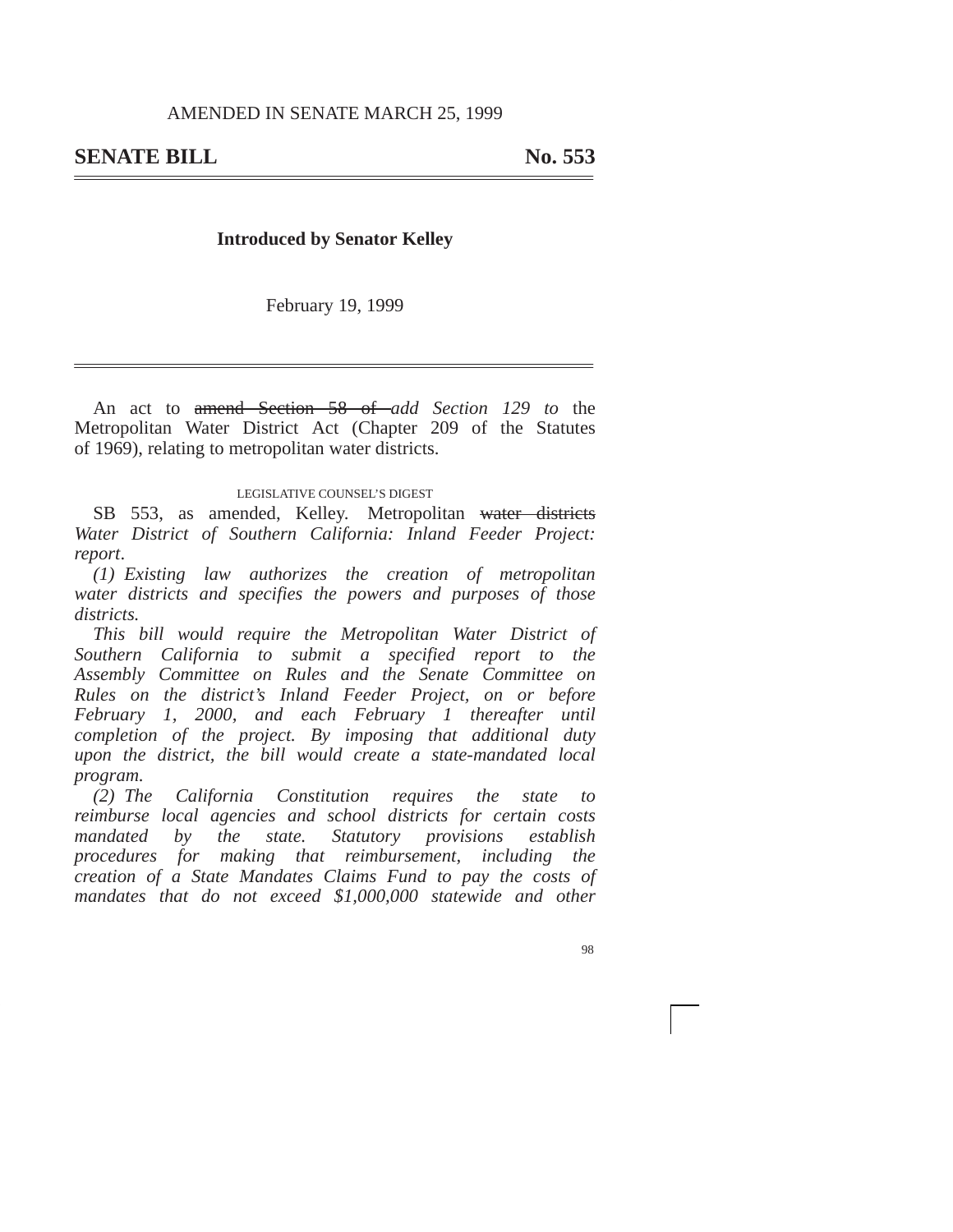*procedures for claims whose statewide costs exceed \$1,000,000.*

*This bill would provide that, if the Commission on State Mandates determines that the bill contains costs mandated by the state, reimbursement for those costs shall be made pursuant to these statutory provisions.*

Existing law provides for the creation of metropolitan water districts and allows any meeting of the board of a metropolitan water district to be adjourned or recessed by vote of the directors present, irrespective of the number of directors present or votes represented at the meeting.

This bill would make a technical revision in that provision by providing that any meeting of that board may be adjourned or recessed by a majority vote of the directors present, irrespective of the number of directors present or votes represented at the meeting.

Vote: majority. Appropriation: no. Fiscal committee: no *yes*. State-mandated local program: no *yes*.

*The people of the State of California do enact as follows:*

1 SECTION 1. Section 58 of the Metropolitan Water

2 3 4 *to read: SECTION 1. Section 129 is added to the Metropolitan Water District Act (Chapter 209 of the Statutes of 1969),*

5 6 7 *Metropolitan Water District of Southern California. Sec. 129. (a) For purposes of this section, the ''project'' is the Inland Feeder Project of the*

8 *Government Code, on or before February 1, 2000, and each February 1 thereafter until completion of the project, the Metropolitan Water District of Southern California shall submit to the Assembly Committee on Rules and the Senate Committee on Rules, a report that describes all of the following: (b) Notwithstanding Section 7550.5 of the*

15 16 *project. (1) The progress made toward completion of the*

17 *(2) All expenditures of funds made for the project.*

18 19 *costs for the project.(3) Any variances between budgeted costs and actual*